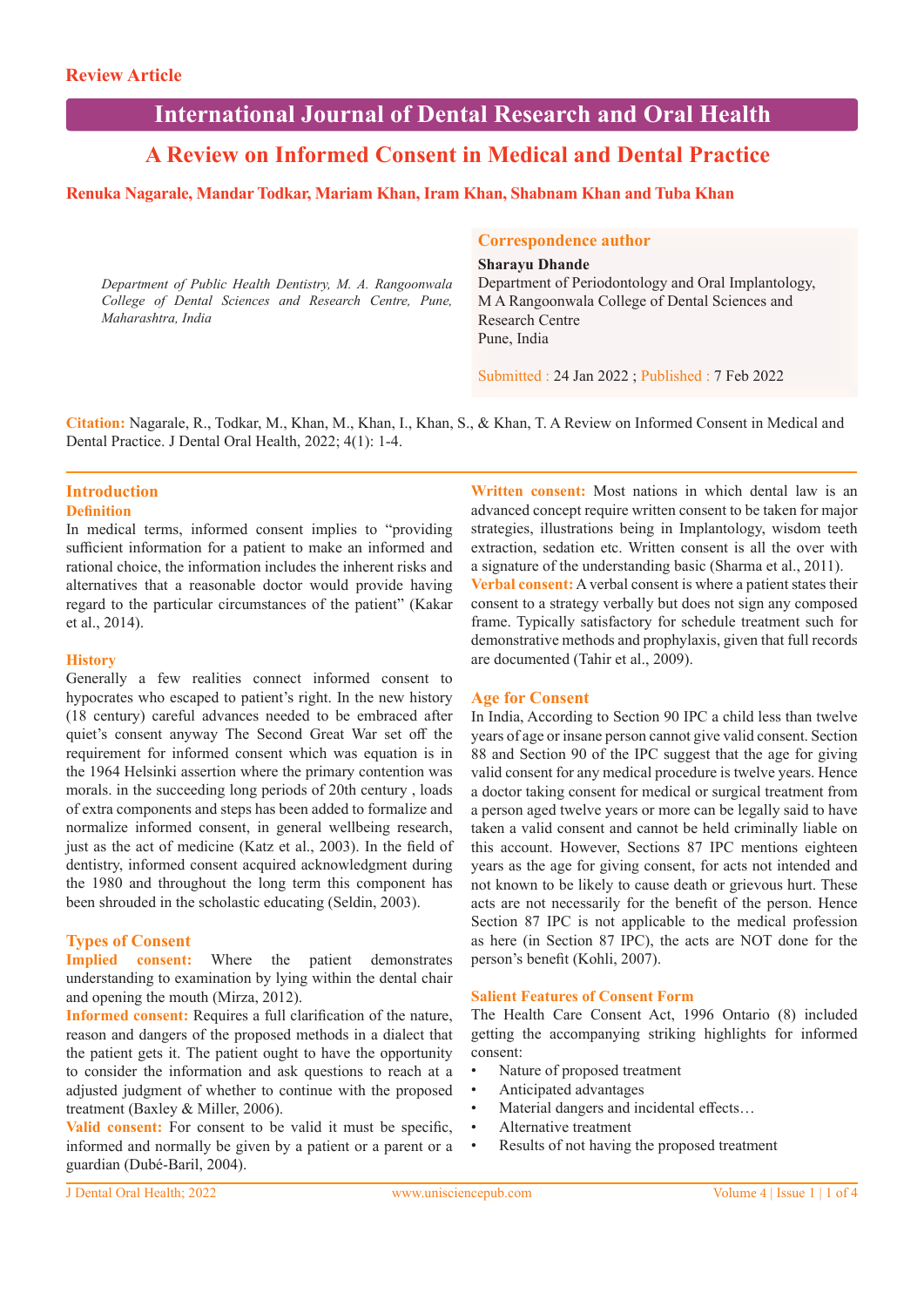- Replies to any inquiries the patient has with respect to the proposed treatment
- Cost of the treatment
- Data ought to be given in layman's terms to the patient. For instance, numerous patients may not comprehend the dental term gingivectomy, however they would comprehend assuming somebody would have let them know they were having their unhealthy gum tissue precisely removed (Sharma et al., 2011).

# **Special Considerations and Precautions**

- Verbal consent even though easy cannot be used for complex treatment and require a written consent from a parent or guardian.
- This course of the exchange ought to be multistage (abstain from pressing excess of data into one gathering with the patient).
- This content stays substantial for a long time except if it is removed by the patient. In addition to that the rights of the patient must be respected if he declines the treatment and wants it submitted at the same time.
- Patient must be given enough time to comprehend the situation and ask questions if they have, so that they may be answered and documented.
- Consent for the other mandatory procedures like sedation, bone grafting should be taken well ahead of times so as not to burden the patient with many decisions.
- Investigations ought to be a perfect representation of the positive discoveries in the clinical and Dental surveys and the clinical assessment of the patient (Sharma et al., 2011).

# **Dental Procedures Requiring Informed Consent**

Oral cavity is a place where there is equilibrium between tongue, cheek, teeth and other oral structures. Even a slight discrepancy in the treatment may disrupt the balance such as a simple LCF/GIC restoration may risk TMJ problems. Same might happen with the removal of complicated third molar extraction. Thus even though these treatment were done with the best of intentions, may give an unexpected result. So, it is important that these possibilities be explained and presented to the patient in writing as it causes irreversible changes to the body. For the diagnostic procedures like examination and radiograph, as it is expected from the patient, the consent can be skipped, unless they don't want it 'informed refusal' must be taken from the patient (Baxley & Miller, 2006).

#### **Risks to be discussed with the Patient**

A medical service specialist needs to educate patients regarding potential risks, where there is a possibility of serious danger. These serious dangers and risk are often referred to as medical risks in legal matters. Material risks are categorized by those dangers that are generally applicable to the patient (the most well-known and most genuine). Examples: An oral surgeon realizes that a specific level of patients will encounter a certain risk after treatment. So, it would be appropriate to discuss those risks with the patient beforehand. Even though the chances of the patient experiencing those risks are negligible. Informed consent is fundamental whenever there is a huge risk, or the

potential risks are devastating (Quarnstrom, 2006).

# **Informed Consent in Case of Children**

Children's are defenceless, powerless and at risk of abuse. They depend on the parents to make decisions for them so that they do it in the best interest of them. This includes people of 17 years old or less. Even though they can't consent for themselves; allowing them to play a part of decision making with the parents and the doctor and acknowledging them may increase their understanding, need and satisfaction with the treatment. In case of mentally disabled children, parents/ guardians give their consent for children (Campbell, 1974; Adewumi et al., 2001).

#### **Informed Consent in Medical and Dental Photography**

Medical and Dental photographs are one of the main tools that help in conveying teaching and the discussions of the case. It may be shown to a fellow colleagues, mentor or in a scientific journal or a conference. It acts as an addition to patient records. It is not only a necessity but is wise also, as it preserves the right of the patient and gives them protection. Due to the recent technological advances, where the discussion and photos are found at fingertips, it is a most important that the patient gives his or her consent. Even though the scientific journals taken consent, no specific outline is constant (Naidoo, 2009).

#### **Dental Tourism and Informed Consent**

Dental tourism is basically a patient receiving dental treatment and care internationally and getting their consideration. It is a developing phenomenon that raises numerous issues mainly patient dentist relationship. Other issue of this phenomenon incorporates patients Independence over practitioner decision, patient security, continuity of care, inform consent and patientdoctor communication. In particular patient in medical/dental tourism should be educated about the proper planning and post treatment care to guarantee high quality treatment outcome (Conti et al., 2014).

#### **Personalized Consent Form**

Health Care practitioner can make their own consent form adjusted to the requirement of a dental practice and its clients. It is vital that the substance of the structure conforms to the law also the prerequisites for a compost arrangement. Additionally, the structure should not exclusively be intelligible, yet additionally coherent for the patient which implies that it is composed utilising clear and exact terms. The structure which exists basically for legitimate intention is genuinely viable when the patient completely comprehends its substance. For this situation it is suggested that the clinical and Dental wellbeing experts Council, a common or a government clinical relationship for guidance (Kurt & Türker, 2015).

#### **Smart Consent**

A practitioner is supposed to give detailed knowledge about the advantages, disadvantages and its risk factors, and it often proves difficult to do so thoroughly. Therefore, a search was directed at the University of Texas Health Science Centre at Houston to develop a novel informed consent prototype that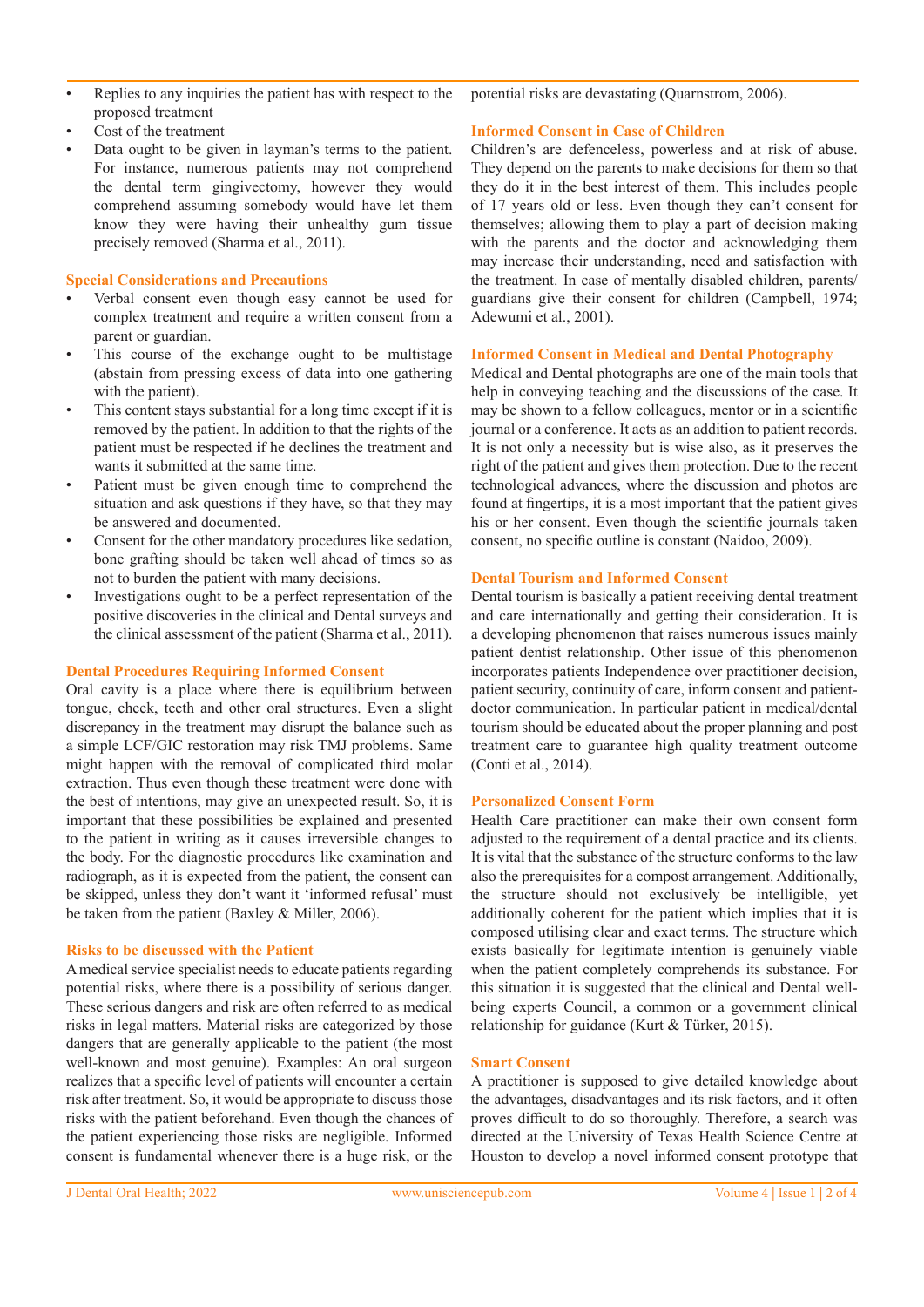can precisely decipher and impart information to the patient in a standardized and compelling way on their customised diagnosis and treatment plan. This innovation is called as smart consent. This, in future can be used at educational level to show its viability in a randomised controlled study (Valenza et al., 2008).

# **What Information is needed for Informed Consent?**

It is not adequate that a dentist simply report in the graph that the person "turned out all dangers of treatment and the patient comprehends everything." Specific dangers should be recorded, and patients should be given the chance to talk about with the dentist and question those issues which they don't understand. It is enthusiastically suggested that the specialist have a composed informed consent for each and every steps that is acted in their clinic. In spite of the fact that there is no obligatory set arrangement for how an "informed consent" ought to be composed, there are a few key issues that ought to be incorporated. Initial, a portrayal of the method to be performed ought to be recorded. This doesn't need to be long, yet it needs to be precise and explicit. For example, a restoration of "lower right composite" would be excessively broad. All things considered, it would be ideal to mark it as "MO composite tooth #30," so that the particular tooth and likewise the surfaces included are recorded. Second, a list of the inherent risk implied in the procedure needs to be recorded. This list doesn't need to be comprehensive yet should cover those dangers that are realistic to the procedure. For example, death is an incredibly uncommon danger coming about from a composite. However, the dangers of a mechanical pulpal exposure, lacerated tongue or cheek, or postoperative sensitivity are reasonable and needs to be included in a consent form. Clearly, the more risk that is recorded in form, the more secured the dentist will be if there is any issue emerge. Be sure that if list utilizes any scientific terminology, that there is a layman's clarification alongside it. All things considered, patients should get what they are consenting to, otherwise the consent is invalid. Third, there should be words which impact that the patient verifies that the person comprehends the intrinsic dangers implied in the technique and has had the chance to question such dangers with the dentist. This should be quickly followed by the patient's signature/date, dentist signature/date and witness signature/date. Ensure that the patient's name is readably printed somewhere on the consent since certain marks are unintelligible. As a rule, consent need to close to nothing more than one page for most dental procedure assuming that it is coordinated well. For those practitioner who don't feel comfort to assembling their own consent form ,it is ideal to either counsel a lawyer for this. The latter approach will most likely to be easier and more cost effective since obtaining informed consent on a well written form will benefits both the practitioner and malpractice carrier (Baxley & Miller, 2006).

#### **Possible Consequences of Not Obtaining Consent for Treatment**

Two region of the law are important: trespass to individual and carelessness. Assuming that intrusive treatment is given without patient agreeing to the overall idea of the strategy,

then, at that point, an expert might be sued for the misdeed of battery, and harms guaranteed for trespass to individual except if the inability to acquire consent is defended by need: for instance, in an emergency. Nonetheless, the job of the law of trespass in the space of 'informed consent' is restricted. Agree to a methodology isn't normally discredited by being gotten without revelation of related dangers and conceivable elective medicines. The most relevant approval for inability to unveil this kind of data lies in the misdeed of carelessness. It is normal that a specialist's overall obligation to act sensibly incorporates an obligation to give sufficient data, especially according to dangers or perils. Assuming that something turns out badly then the professional might be presented to risk for harms in carelessness. A careless demonstration is typically found or affirmed to have happened in the actual system. Notwithstanding, an inability to give data about the system and related dangers may likewise add up to carelessness. For activity in carelessness on the last option score to succeed, two focuses should be set up:

- That inability to reveal the data was outlandish; and
- That this disappointment was a reason for damage to the patient. The proportion of sensibility comparable to data giving is likened to the norm of care needed corresponding to analysis and treatment, viz. that of a 'standard cautious and able specialist of the class to which the professional has a place'. To fulfil the subsequent component (causation), the patient should set up both that he/she would not have consented to the treatment had appropriate divulgence been made and that injury was experienced because of the treatment.
- At present it is difficult for the offended party/patient to build up any, not to mention these things, particularly causation. Activities in carelessness are frequently fruitless. The simple truth of treatment without consent won't be viewed as compensable injury. In any case, this might go through change as the law in clinical carelessness develops further, especially in the space of:
- Deciding the weight that will be agreed proof got from standard practice; and

Evaluating whether hazard was material, that is, regardless of whether it would have affected a sensible individual in the place of the patient in choosing whether to acknowledge the strategy being referred to (Sharma et al., 2011).

# **Conclusion**

Informed consent is very important step before proceeding with any procedure in dental as well as a medical field. It's very crucial so that the patient understand each and every step to be done and its importance. Hence it is every individual's right to know it and agree upon it. it's also useful for the practitioner to avoid any medico-legal issue and save practitioner from frequent visits to courtroom and large sum of money in legal fees in case of any mishap. Health Care practitioner should keep themselves updated regarding changing laws by consulting the concerned organization.